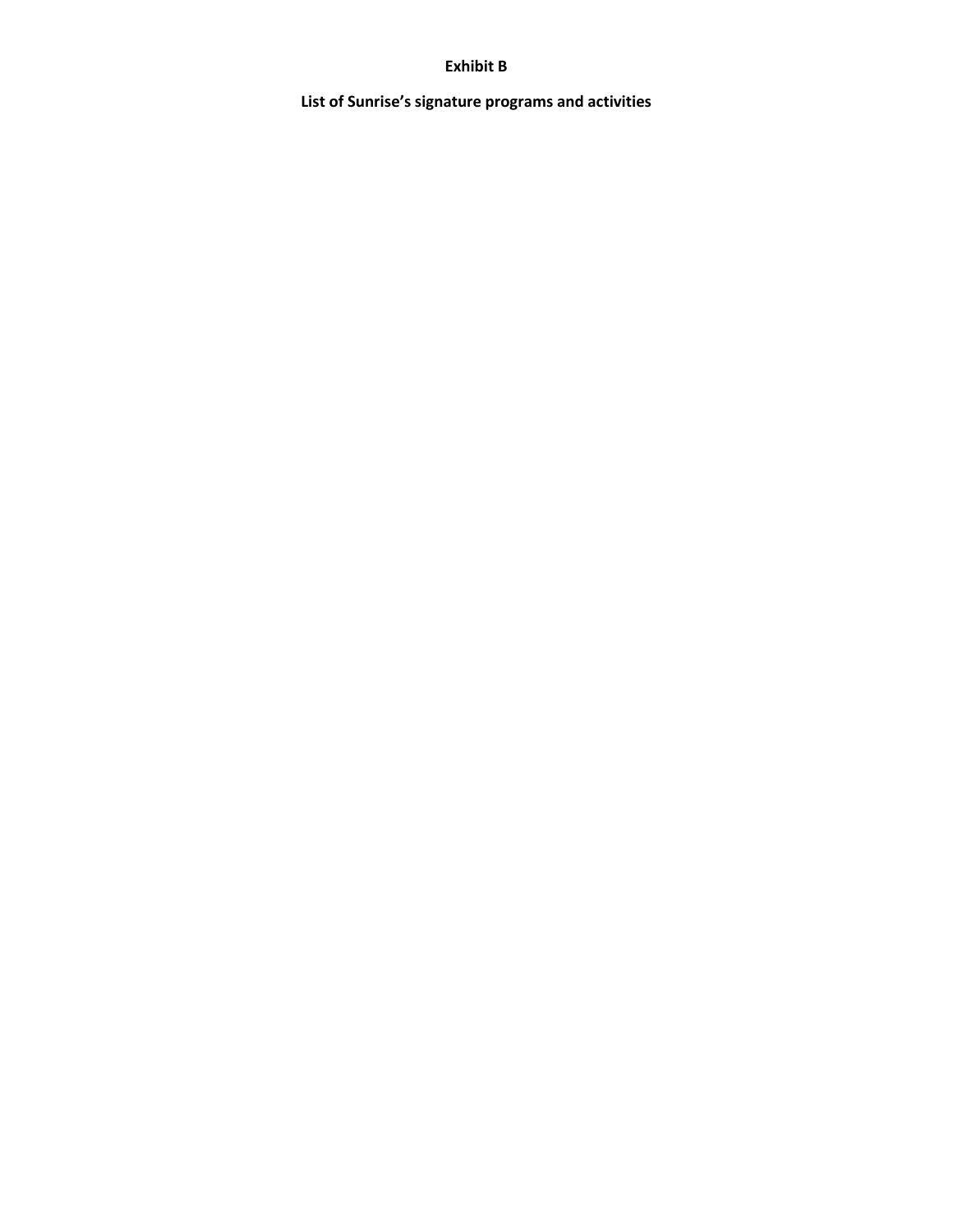

# 8 Signature Programs

Sunrise offers eight activities programs, specifically designed to provide opportunities to Live With Purpose. The activities programs include:

#### [Live With Action](https://www.sunriseseniorliving.com/resources/media-library/how-sunrise-residents-live-with-action.aspx)

Because physical activity is paramount to senior health and well-being, Sunrise is proud to offer activities, such as Daily Walking Clubs, aerobics classes, and strength training.

# [Live With Artistry](https://www.sunriseseniorliving.com/resources/media-library/how-sunrise-residents-live-with-artistry.aspx)

Sunrise offers many ways to express creativity through visual and fine arts, poetry and writing, dance, theater, and more, including through partnership with Museum of Modern Art's "Meet Me at MoMA" program.

# [Live With Anticipation](https://www.sunriseseniorliving.com/resources/media-library/how-residents-live-with-anticipation.aspx)

Sunrise offers opportunities to tap into existing talents and pursue new goals and interests.

# [Live With Generosity](https://www.sunriseseniorliving.com/resources/media-library/how-residents-live-with-generosity.aspx)

From community service projects to intergenerational programs, there are many ways to maintain a strong sense of human connection and purpose through fulfilling local outreach efforts.

# [Live With Learning](https://www.sunriseseniorliving.com/resources/media-library/how-residents-live-with-learning.aspx)

Sunrise offers book clubs, round-table discussions, guest lecturers, and more to help keep the brain happily engaged.

#### [Live With Legacy](https://www.sunriseseniorliving.com/resources/media-library/how-residents-live-with-legacy.aspx)

Sunrise offers intergenerational activities to provide an outlet to impart wisdom and knowledge.

# [Live With Melody](https://www.sunriseseniorliving.com/resources/media-library/how-sunrise-residents-live-with-melody.aspx)

Sunrise communities partner with local music therapists and schools to create enriching musical experiences and entertainment.

# [Live With Reflection](https://www.sunriseseniorliving.com/resources/media-library/how-residents-live-with-reflection.aspx)

Sunrise offers a number of outlets for experiencing spirituality, whatever form that may take.